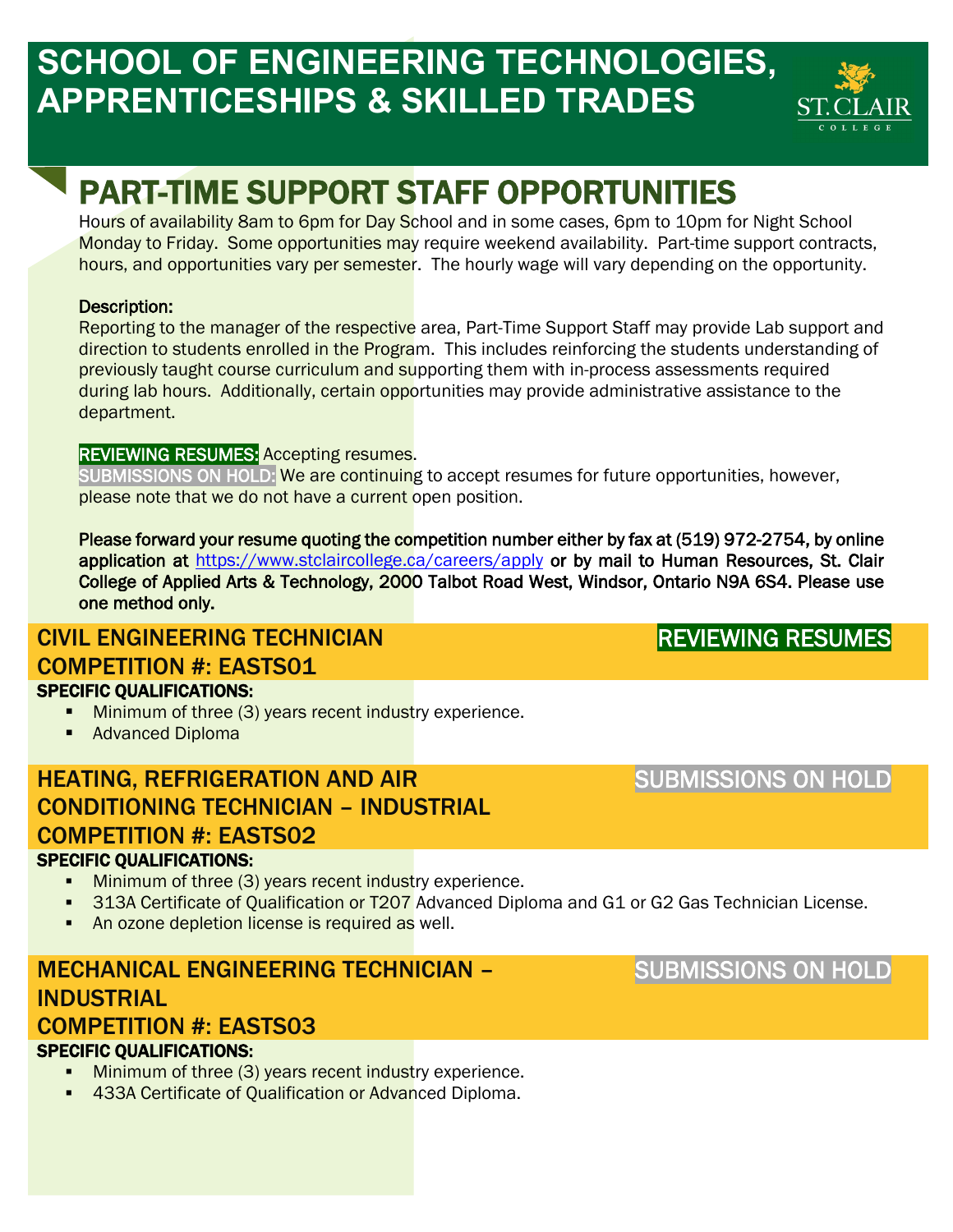| <b>MECHANICAL TECHNICIAN CAD/CAM</b><br><b>COMPETITION #: EASTS04</b>                                                                                | <b>SUBMISSIONS ON HOLD</b> |
|------------------------------------------------------------------------------------------------------------------------------------------------------|----------------------------|
| <b>SPECIFIC QUALIFICATIONS:</b><br>Minimum of three (3) years recent industry experience.<br>429A or 430A or 431A Certificate of Qualification.      |                            |
| <b>MOTIVE POWER TECHNICIAN</b><br><b>COMPETITION #: EASTS05</b>                                                                                      | <b>SUBMISSIONS ON HOLD</b> |
| <b>SPECIFIC QUALIFICATIONS:</b><br>Minimum of three (3) years recent industry experience.<br>310S or 310T Certificate of Qualification is preferred. |                            |
| <b>WOODWORKING TECHNICIAN</b>                                                                                                                        | <b>REVIEWING RESUMES</b>   |
| <b>COMPETITION #: EASTS06</b><br><b>SPECIFIC QUALIFICATIONS:</b>                                                                                     |                            |
| Minimum of three (3) years recent industry experience.<br>438A or 403A Certificate of Qualification is preferred.                                    |                            |
| <b>PLUMBER TECHNOLOGIST</b><br><b>COMPETITION #: EASTS07</b>                                                                                         | <b>REVIEWING RESUMES</b>   |
| <b>SPECIFIC QUALIFICATIONS:</b><br>Minimum of three (3) years recent industry experience.<br>306A Certificate of Qualification.<br>٠                 |                            |
| <b>CRIB TECHNICIAN</b><br><b>COMPETITION #: EASTS08</b>                                                                                              | <b>REVIEWING RESUMES</b>   |
| <b>SPECIFIC QUALIFICATIONS:</b><br>Minimum of three (3) years recent industry experience.                                                            |                            |
| <b>CONSTRUCTION ENGINEERING TECHNICIAN</b><br><b>COMPETITION #: EASTS09</b>                                                                          | <b>REVIEWING RESUMES</b>   |
| <b>SPECIFIC QUALIFICATIONS:</b><br>Minimum of three (3) years recent industry experience.<br>Advanced Diploma.<br>٠                                  |                            |
| <b>AUTOMOTIVE SERVICE TECHNICIAN</b><br><b>COMPETITION #: EASTS10</b>                                                                                | <b>REVIEWING RESUMES</b>   |
| <b>SPECIFIC QUALIFICATIONS:</b><br>Minimum of three (3) years recent industry experience.<br>310S Certificate of Qualification.<br>٠                 |                            |
| <b>TRUCK AND COACH TECHNICIAN</b><br><b>COMPETITION #: EASTS11</b>                                                                                   | <b>SUBMISSIONS ON HOLD</b> |
| <b>SPECIFIC QUALIFICATIONS:</b><br>Minimum of three (3) years recent industry experience.                                                            |                            |

**310T Certificate of Qualification.**